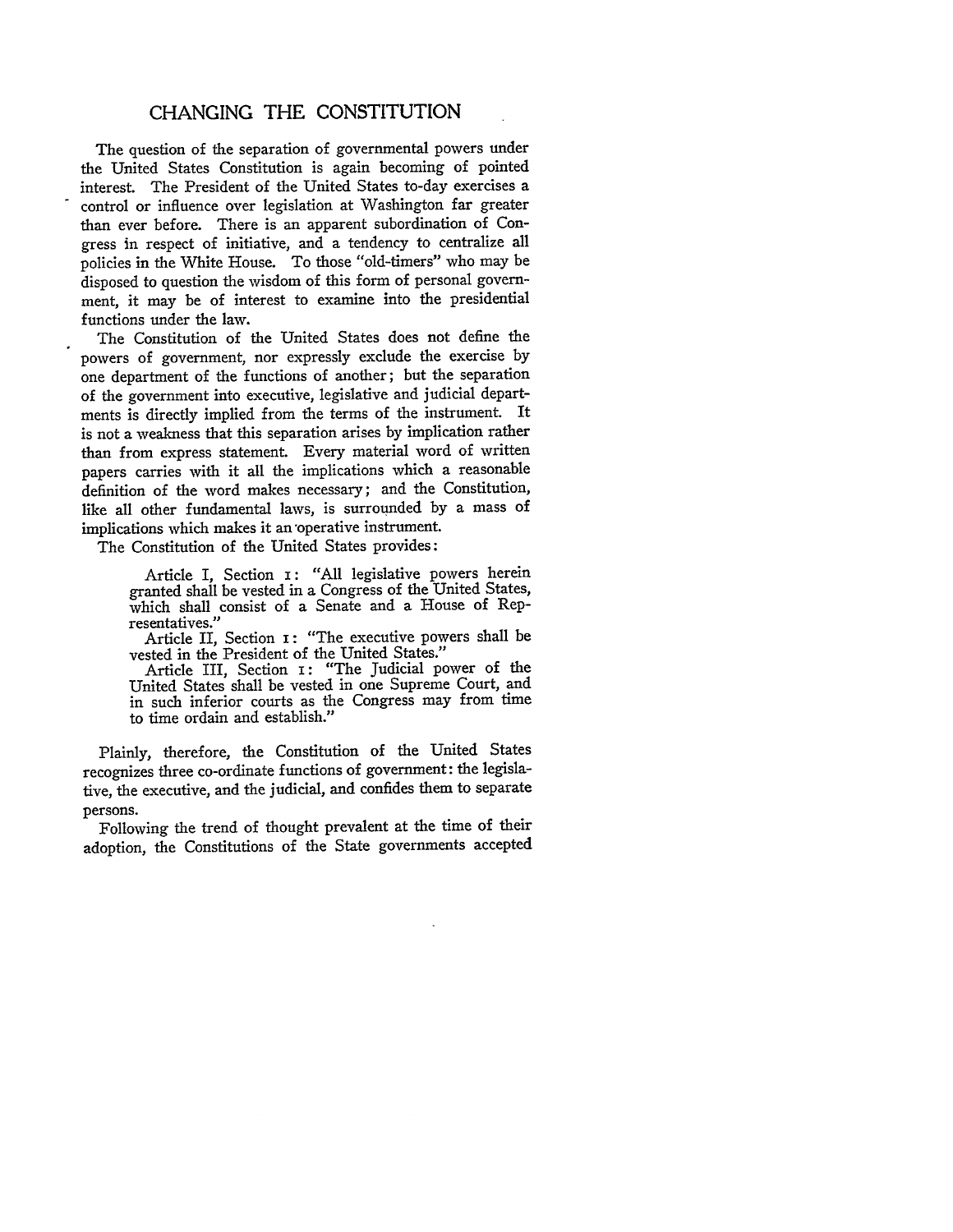the same division of powers, in many instances emphasizing the separation by specific prohibitions against encroachment. That this principle of separation was regarded as fundamental to American constitutional government, is shown by Mr. William Bundy in his work entitled "The Separation of Governmental Powers," printed (1895) in the Columbia University Historical Series, Vol. **5,** where an admirable exposition of the concluded thought of the nation up to that time may be found.

Justice Miller of the Supreme Court of the United States said:<sup>1</sup>

"It is believed to be one of the chief merits of the American system of written constitutional law, that all the powers intrusted to government, whether State or national, are divided into three grand departments, the executive, the legislative, and the judicial. That the functions appropriate to each of these branches of government shall be vested in a separate body of public servants, and that the perfection of the system requires that the lines which separate and divide these departments shall be broadly and clearly defined. It is also essential to the successful working of this system that the persons intrusted with power in any one of these branches shall not be permitted to encroach upon the powers confided to the others, but that each shall by the law of its creation be limited to the exercise of the powers appropriate to its own department and no other."

A late writer, Mr. Willoughby,<sup>2</sup> has stated the proposition well as follows :-

"A fundamental principle of American constitutional jurisprudence, accepted alike in the public law of the federal government and of the states, is that, so far as the requirements of efficient administration will permit, the exercise of the executive, legislative and judicial powers are to be invested in separate and independent organs of government. The value of this principle or practice in protecting the government from arbitrary and oppressive acts on the part of those in political authority has never been questioned since the time of autocratic royal rule in England. That the doctrine should govern the new constitutional system established in 1789 was not doubted."

*<sup>&#</sup>x27;Kilbourn v. Thompson,* io3 **U. S. 1.** c. **I9O.**

<sup>&#</sup>x27;Willoughby on the Constitution, Article 739.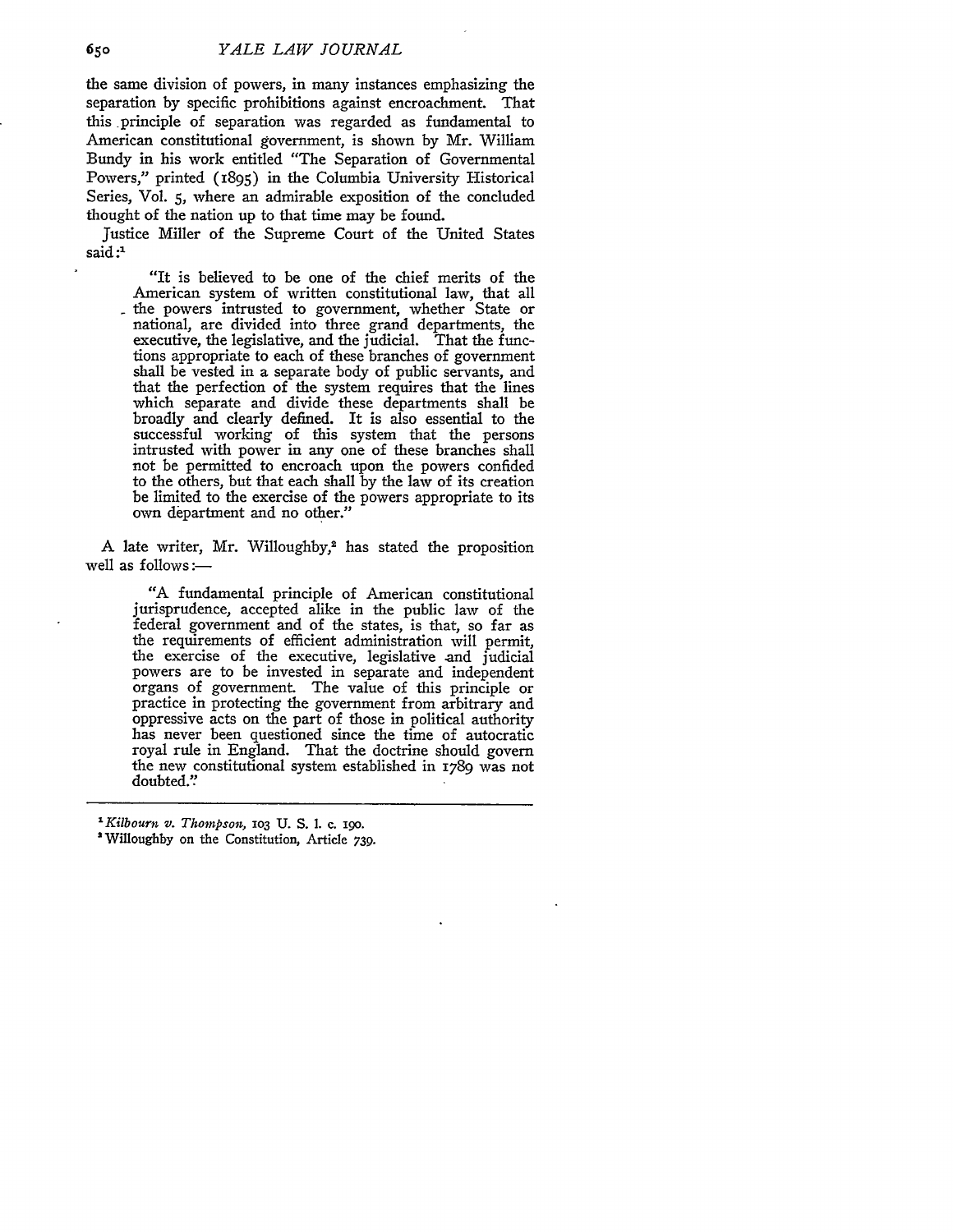An examination of the Constitutions of the Central and South American countries, modeled upon that of the United States, shows that the same principles have been adopted. Without further review of well known authorities, it is not too much to say, that the separation of government into the three essential departments has generally been accepted as the most important element of constitutional rule.

While the principle of separation is so strongly adhered to, it must not pass unnoticed that in the Constitution of the United States it has not been applied arbitrarily and with absolute exclusiveness. In the first place, the distinction between these powers is not always perfectly ascertainable. In the many complicated functions of government, there are subjects which may fall justifiably into any one of them, and upon these subjects, where they are within the general powers of the federal government, the action of Congress is final. Furthermore, the Constitution itself, both expressly and impliedly, confers powers, clearly classifiable as judicial, upon the law-making body, as in the case of impeachment; and the executive has been given pardoning power, which is thought to be judicial. The courts may exercise what is analogous to a legislative function in the adoption of rules of practice and procedure. The President is brought in touch with the legislative function by the approval of bills, the exercise of the veto power, and the right to recommend to the consideration of Congress such measures as he shall judge necessary and expedient. No refined argument can, therefore, be made with respect to the language of the Constitution conferring "all" legislative powers in Congress, since some legislative power has apparently in express terms been given to the executive. It follows, however, from a consideration of the whole subject, that where powers, legislative, executive or judicial, are sought to be exercised by a department to which they do not appropriately belong under the principle of separation, specific authority for the exercise of such powers must be found in the Constitution expressly or by necessary implication. *Expressio unius est exclusio alterius* is a fundamental doctrine of construction. So far, therefore, from furnishing an argument for the extension of the legislative powers of the executive, the exceptional points at which he is constitutionally empowered to act in connection with the legislative department are a prohibition against either the addition to or extension of these exceptional functions.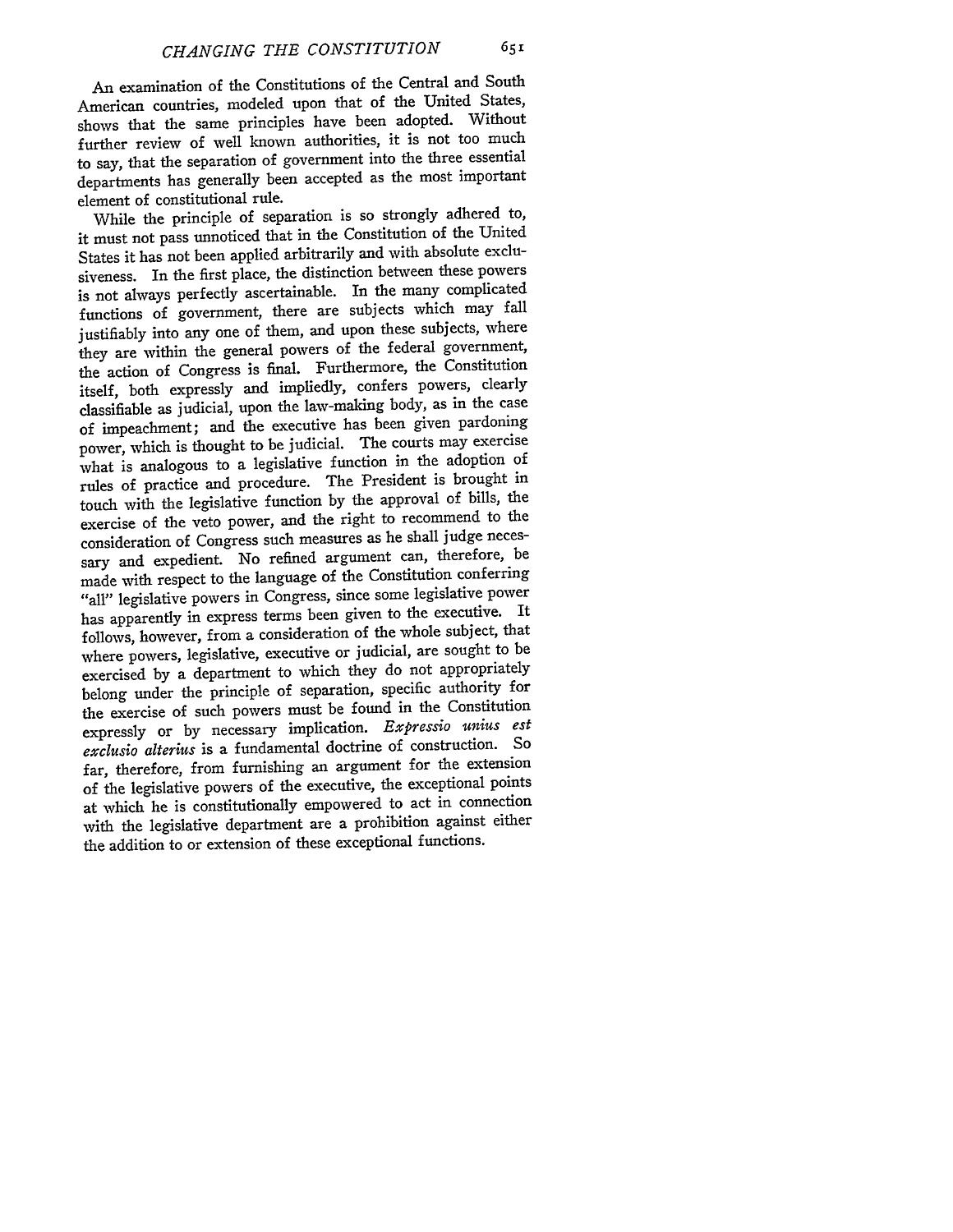To the credit of all departments of the United States government since its foundation, and particularly that of the judiciary, few instances can be found of attempts of any of the departments to encroach upon the proper functions of the others. But a new view of the presidential attitude must now be considered. It is that accepted intellectually and applied in practice by the President.

Mr. Wilson has not left us in the dark as to his theories of constitutional government. In an able work-a series of lectures on Constitutional Government delivered before the students of Columbia University, New York, in 19o7-he has presented a perfect picture of the presidential office as he considers it should be. His views rest upon two fundamental conceptions, the first of which is theoretical, and the second historical. They furnish the key to his interpretation of the Constitution.

Mr. Wilson defines constitutional government as follows:

"A constitutional government is one whose powers have been adapted to the interests of the people and to the maintenance of individual liberty."

In the same work, in a historical review of the foundations of the Constitution of the United States, he says:

> "The President created by our Constitution was conshould have been under the older practice of the English Constitution, at the very time when English theory and practice alike were changing, and direct party government by the legislative leaders of the people was actually in course of being set up. We were fixed fast in respect of the presidential office, at the stage of constitutional development which England was leaving for forms simpler<br>and still more advanced."<br>"The Constitution of the United States, as framed by

> "The Constitution of the United States, as framed by the Constitutional Convention of 1787, was intended to be a copy of the government of England, with such changes as seemed to our statesmen necessary to safeguard the people of America against the particular sorts of pre- rogative and power that had worked them harm in their dealings with the government of the mother country over the sea. But the government of England was then in a process of transition from an older to a newer form of the constitutional series, and had not advanced far enough in the transformation to disclose its real character.'

"The members of the Constitutional Convention of 1787 naturally enough thought of the King as the executive,

÷,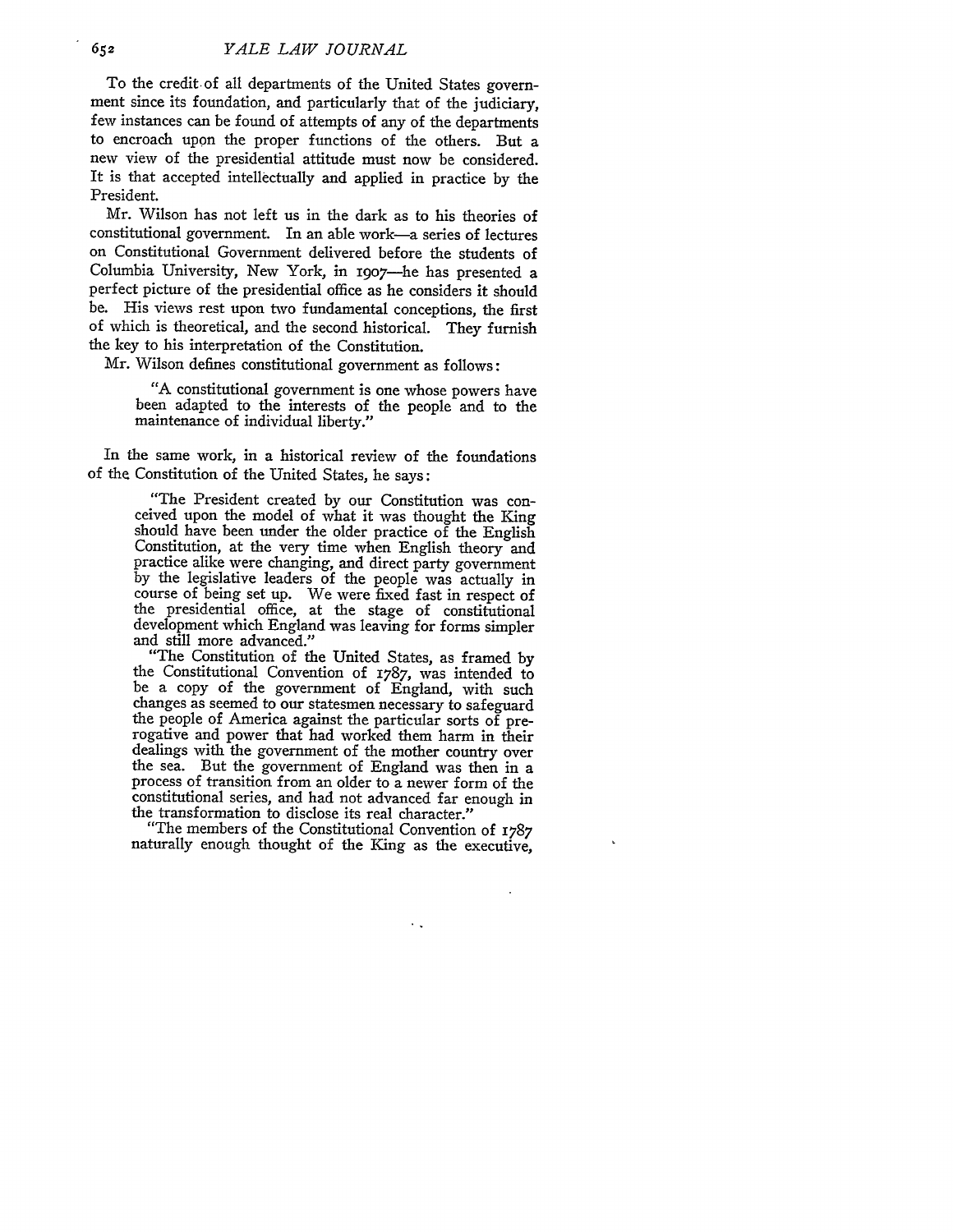a power separate from Parliament, not only but often in contest with it, and did not see that influences were already working throughout the system which were to transmute the ministry, so soon as the suffrage should be reformed and Parliament should be truly representative of the nation, into a committee of the Commons of which the King should have formal appointment, but not real choice, and which should itself constitute the working executive of the country, making choice, in the King's stead, of every step of regulation or policy."

He, then, makes clear in the most able manner that the thought of the time upon governmental subjects was dominated **by** the views of Montesquieu respecting the natural division of government into legislative, executive and judicial functions, and goes on to say:

> "In brief, as Montesquieu pointed out to them in his lucid way, they (the English politicians) had sought to balance executive, legislative and judicial off against one another **by** a series of checks and counterpoises, which Newton might readily have recognized as suggestive of the mechanism of the heavens. The makers of our federal Constitution followed the scheme as they found it expounded in Montesquieu, followed it with genuine scientific enthusiasm. The admirable expositions of The Federalist read like thoughtful applications of Montesquieu to the political needs and circumstances of America. They are full of the theory of checks and balances. The President is balanced off against Congress; Congress against the President; and each against the courts.'

Before we come to consider with more detail the inferences which Mr. Wilson draws from these premises, it is worth while to examine them. The definition of constitutional government is purely literary, and too indefinite to be adequate. It borders upon the poetical, and is incontrovertible for that reason. The statement lacks the elements of both description and definition. To say that a constitutional government is one which is adapted to the needs of the people and preservative of individual liberty is to beg the question. The point still remains open, whether any particular constitutional government effects this end and to what extent. It should be sufficient for ordinary purposes to adopt the prevalent view of constitutional government as one wherein the administrators of government are bound in the exercise of their governmental functions **by** certain defined and settled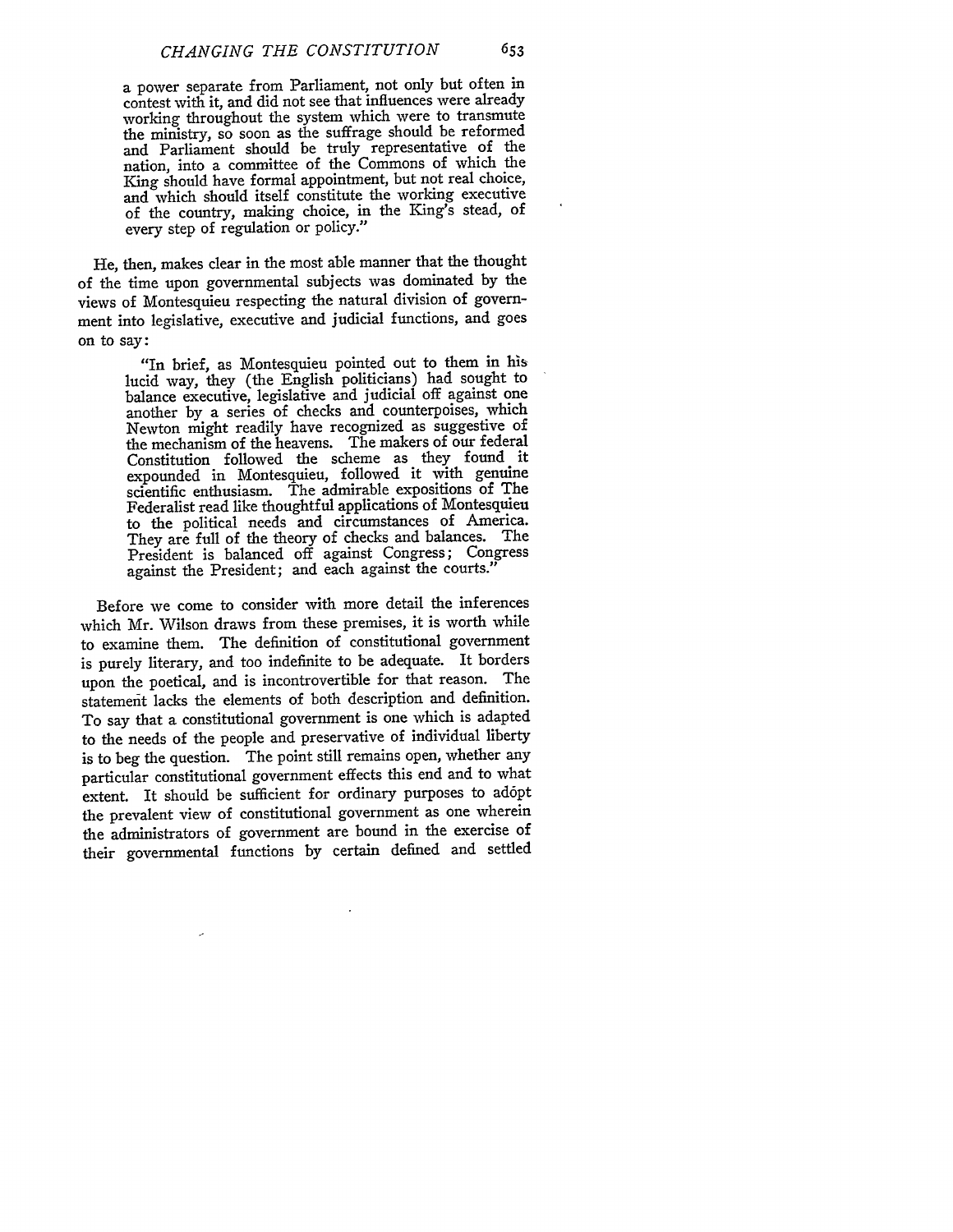principles established **by** fundamental law or custom. An examination of these fundamental principles is necessary to determine what any particular constitutional government is. The literary definition given **by** Mr. Wilson is of no assistance in the interpretation of a written constitution and in fact may serve to lead men astray, as possibly it has led him astray, with respect to what the particular powers of the administrators of government may be. It is too liable to lead to the conclusion that any acts which in the judgment of the Executive contribute to the needs of the people are constitutional.

The historical discovery, as it may well be termed, that the division of powers formulated by the framers of the United States Constitution did not have a clear historical basis in English parliamentary history, comes with something of a shock to the minds of constitutional lawyers. The concession of the predominant influence of Montesquieu upon the makers of the Constitution is a singularly interesting statement. The thought also that the frame of the American government took the English Constitution at a transition stage in its development, and crystallized it with the subsequent inability to follow its further development, is both keen and enlightening. The fault in reasoning upon these matters as a basis may exist in an inference, not at all to be justified from them, that a future development of the government of the United States may rightly abandon the propositions of Montesquieu and follow the evolutionary development of the English parliamentary system. If it be true, as Mr. Wilson thinks, that the makers of the Constitution were somewhat obsessed by these considerations, it is also true that they acted definitely in accordance with their existing convictions, and so framed the Constitution. This historical aspect of the foundation of the United States Constitution, therefore, serves but to-emphasize the proposition that the Constitutional Convention did adopt the principle of separation of powers as laid down by Montesquieu, and did not admit of a subsequent ministerial responsible government such as the English people later devised.

But Mr. Wilson does not see it so. After making some general remarks as to the breadth of the constitutional purpose and the existence of the instrument as a living and developing form of government, with compliments to the prescience and practical character of the members of the Convention, he jumps to the conclusion that the powers of the President under the Constitution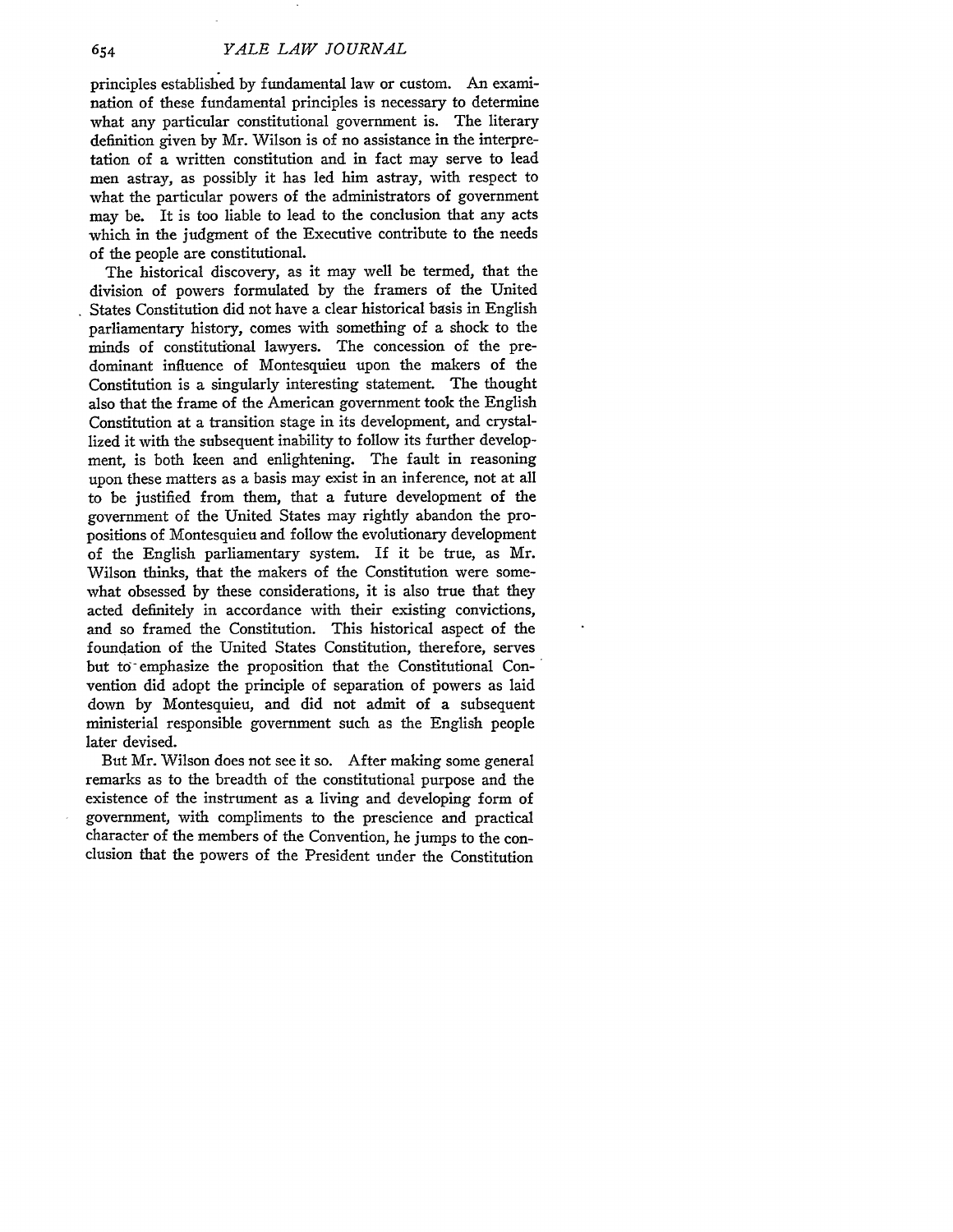in respect of legislation were intended to be practically those of a responsible ministry. Out of a very much longer discussion of the subject, the following quotation is culled, as expressing the gist of his views with regard to the presidential office:

> "Some of our Presidents have deliberately held themselves off from using the full power they might legitimately have used, because of conscientious scruples,--because they were more theorists than statesmen. They have held the strict literary theory of the Constitution, the Whig theory, the Newtonian theory, and have acted as if they thought that Pennsylvania Avenue should have been even longer than it is; that there should be no intimate connection of any kind between the Capitol and the State House; that the President as a man was no more at liberty to lead the Houses of Congress **by** persuasion than he was at liberty as President to dominate them **by** authority, supposing he had which he has not,--authority enough to dominate them. But the makers of the Constitution were not enacting Whig theory; they were not making laws with the expectation that not the laws themselves, but their opinions, known **by** future historians to lie back of them, should govern the constitutional action of the country. They were statesmen, not pedants, and their laws are sufficient to keep us to the paths they set us upon. The President is at liberty, both in law and conscience, to be as big a man as he can. His capacity will set the limit; and if Congress be overborne **by** him it will be no fault of the makers of the Constitution,—it will be from no lack of constitutional powers on its part, but only because the President has the Nation behind him and Congress has not. He has no means of compelling Congress except through public opinion.

"That I say he has no means of compelling Congress, will show what I mean, and that my meaning has no touch of radicalism or iconoclasm in it. There are illegitimate means **by** which the President may influence the action of Congress. He may bargain with members, not only with regard to appointments, but also with regard to legislative measures. He may use his local patronage to assist members to get or retain their seats. He may interpose his powerful influence in one covert way or another, in contests for places in the Senate. He may also overbear Congress **by** arbitrary acts which ignore the laws or virtually override them. He may even substitute his own orders for acts of Congress which he wants but cannot get. Such things are not only deeply immoral, they are destructive of the fundamental understandings of constitutional government itself."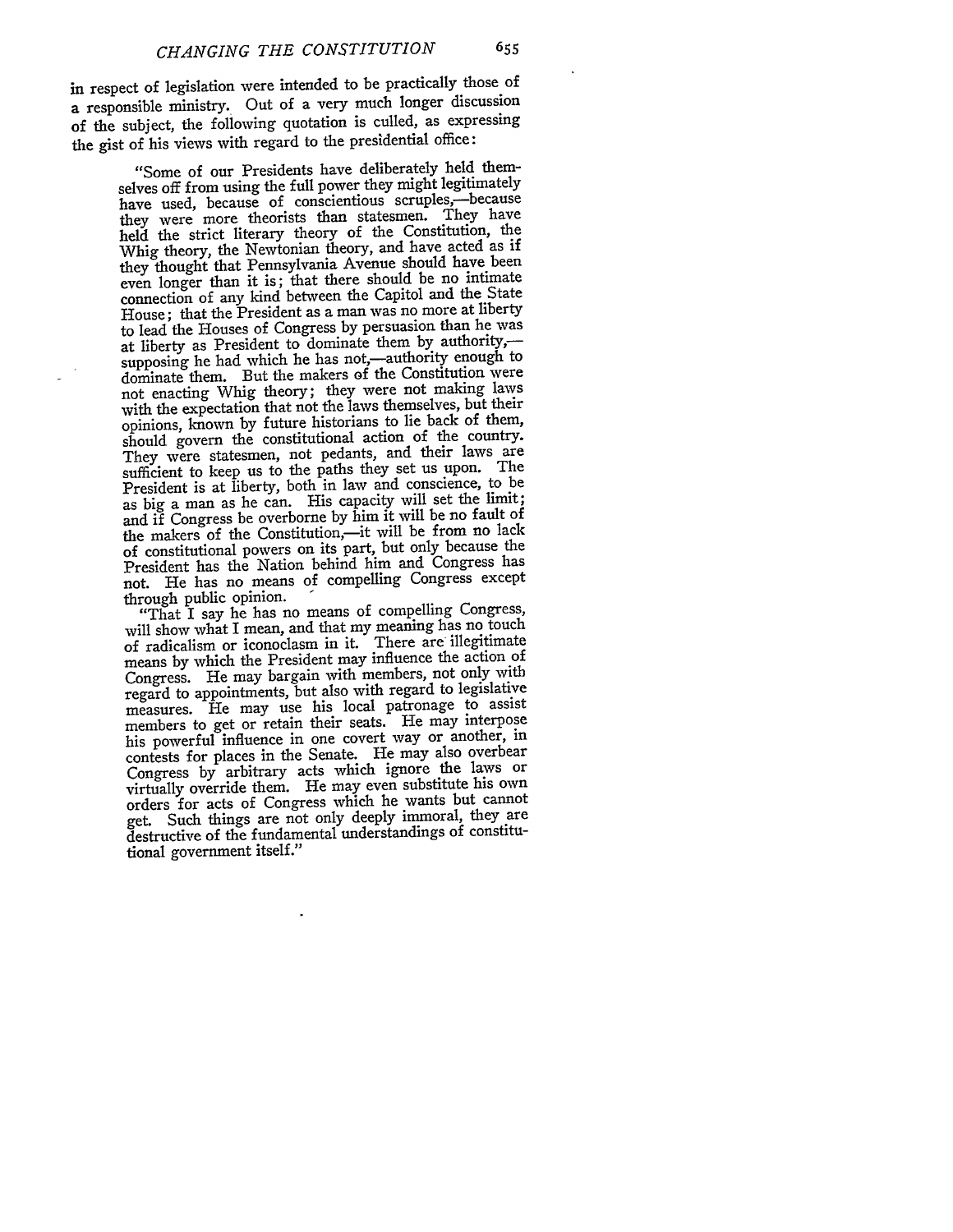Holding this conception of the presidency in abeyance for the moment, it is well to notice some distinctions which should be borne in mind while considering it.

Legislative acts or, rather, acts of the legislature are of two fundamentally different natures. There are acts which are administrative or transitory in character, and there are acts which are strictly legislative and permanent. Congress enacts many measures which are called legislative, and require the forms of legislation to be followed, because they are included within the express delegation of powers to Congress, but which in their nature are administrative. Such are, among other things, the annual appropriation bills assigning funds to the different departments and for the several purposes of government; acts to authorize the construction of buildings, the purchase of supplies, the coinage of money, the building of war vessels, the equipment of the army, the employment of officials, and all those measures which deal with particular situations and transitory subjects. For its proper information and intelligent action upon these matters, the committees of Congress must keep in touch with the President and the executive departments, and predicate their action to a great extent upon information derived from them. The other classes of measures with which Congress deals are rules of action which command what is right and prohibit what is wrong, and are therefore laws in the proper sense of the word. With these the executive has nothing to do, under the Constitution, except in the respects which the Constitution provides. Without noticing the distinction between the quality of legislative acts, this is the view expressed by Mr. James Bryce in his "American Commonwealth," as late as 1894.

Another desirable distinction is that between giving information of the state of the Union, and taking an actual part in the framing of bills and pressing them to action.

Taking up the statement of Mr. Wilson with respect to the relation of the President to legislation, we find that it is a new view of that office, the only fair basis for which seems to lie in the conception of the government of the United States as a living organism, with the right to develop or change, after the manner of the English Constitution. Certainly prior to **19O1** it had no standing in American history. It is a little hard to understand just what the author means by referring to the earlier and more conservative conception of the presidency as "literary." If it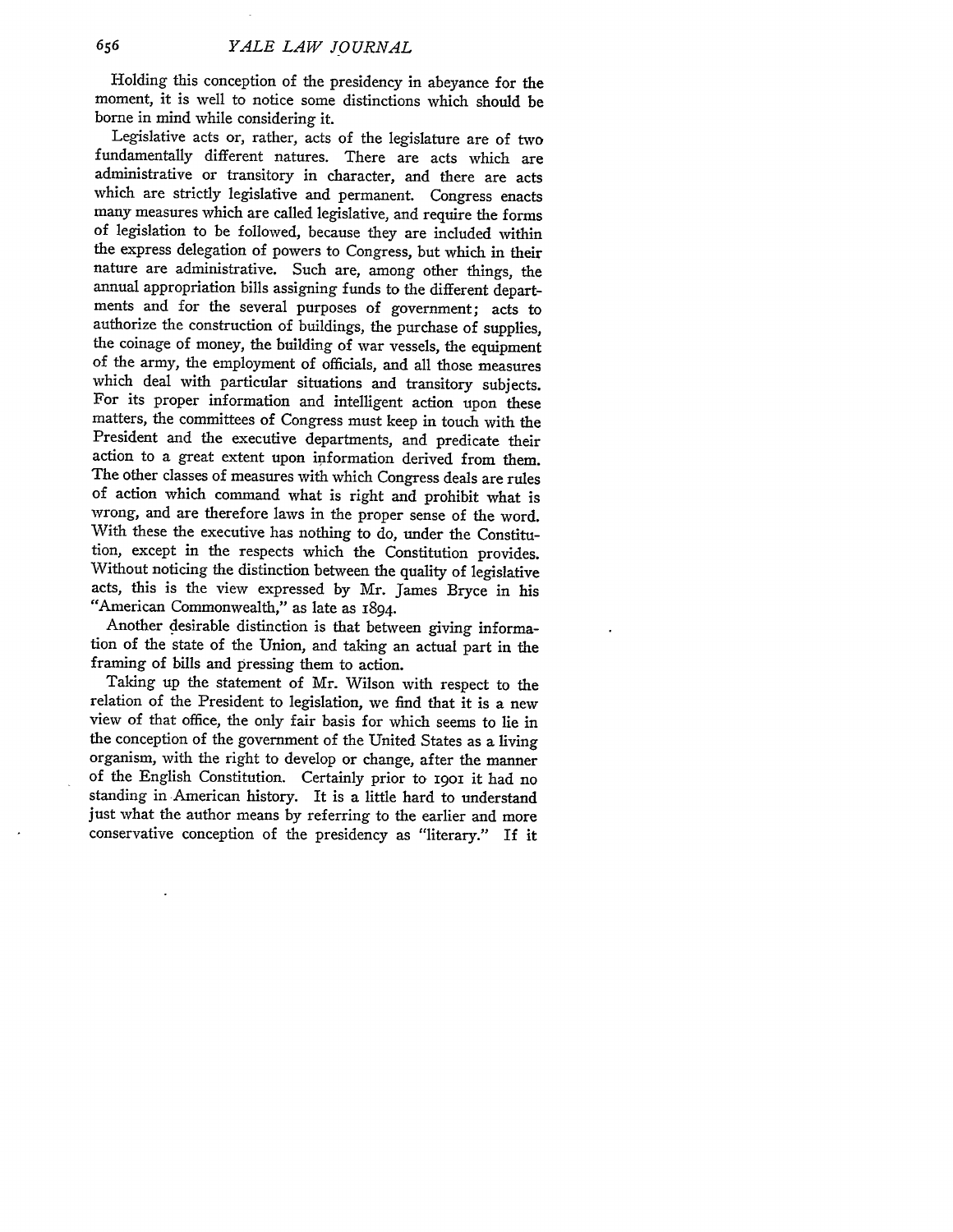is that the Constitution is a written instrument which means, to-day (except for the amendments which have been made to it), what it meant when it was adopted, this is a fault which is inherent in all organic governments established in definite terms by the minds of men. The remedy lies in intentional and conscious amendments of the instrument. While the principles of government stated in the Constitution are expansible to apply to new conditions not existing at the time of its adoption, there is nothing in the instrument which can justify a merger of the departments of the government by the will of any of them.

Mr. Wilson, in filling the position of President of the United States, big man as he is, has put in force exactly the ideas which he has expressed. In doing so, however, he is evidently modifying the Constitution as it has been understood before his time. In his views of the propriety of similar action on the part of other departments of the government, he has set another standard. In his work on "Congressional Government" (1898), he says:

> "It is not often easy to see the true constitutional bearing of strictly legislative action; but it is patent even to the least observant that in the matter of appointments to office, for instance, senators have outrun their legal rights to give or withhold their consent to appointments, by insisting upon being first consulted concerning nominations as well, and have thus made their constitutional assent to appointments dependent upon an unconstitutional control of nominations."

Why could not the sentence be paraphrased by a statement that it is patent even to the least observant that in the matter of legislation the President has outrun his legal rights to approve or veto bills, by insisting on being first consulted concerning their character and details before their introduction or enactment, and has thus made his constitutional assent to acts of Congress dependent upon an unconstitutional control of legislation? There is more propriety in the Senate insisting upon being consulted about appointments which must be made "by and with the advice and consent of the Senate," than in the control of legislation through the influence of the President.

It is apparent that he himself recognizes the danger inherent in the conception, for he points out with perspicuity the things which the President ought not to do to coerce Congress. He should not bargain with members with regard to appointments or legislative measures. He should not use his patronage to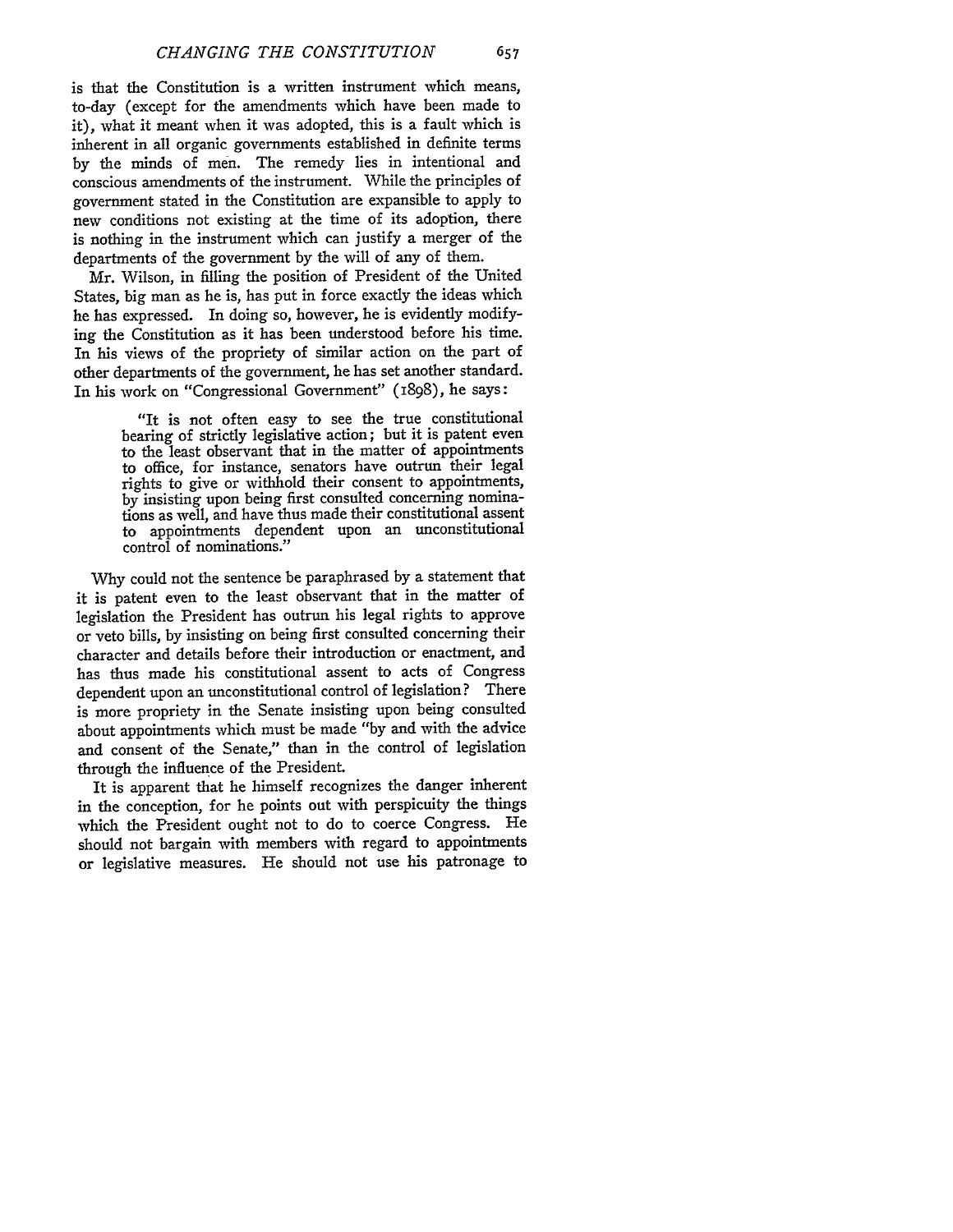assist members to get office. He should not interfere in contests for places in the Senate or overbear Congress **by** arbitrary acts. These things are "deeply immoral." Perhaps the next President may take a view still further enlarged upon that of the present one, and regard these inhibited acts as not immoral, not unconstitutional and not destructive of constitutional government.

Washington said:<sup>3</sup>

"It is important, likewise, that the habits of thinking, in a free country, should inspire caution in those intrusted with its administration, to confine themselves within their respective constitutional spheres, avoiding, in the exercise of the powers of one department, to encroach upon another. The spirit of encroachment tends to consolidate the powers of all the departments in one, and thus to create, whatever the form of government, a real despotism. **A** first estimate of that love of power and proneness to abuse it which predominates in the human heart, is sufficient to satisfy us of the truth of this position."

Or, to cite the statement of James Madison :4

"If it be a fundamental principle of free government that the legislative, executive and judicial powers shall be separately exercised, it is equally so that they be independently exercised."

Men who are conscientiously striving for the public good seldom regard the bad precedent which may exist in an expansion of their powers. It is only when the benevolent despot is followed **by** a tyrant that such faults become plain. The functions of the President are now becoming so extensive that the people are looking to him for all good and ill. No monarch of Europe can pretend to a tithe of his power.

If the capacity of the President alone sets the limit, the concentration may go on indefinitely.

Mr. Wilson has said, with confidence, that if Congress be overborne by the President, it would be from no lack of constitutional power on its part, but only because the President has the Nation behind him and Congress has not. "He has no means of compelling Congress except through public opinion." This is not true. Mr. Wilson, in close juxtaposition with this statement, points out that the President has other means of coercing Con-

'Farewell Address.

'Journal of Constitutional Convention.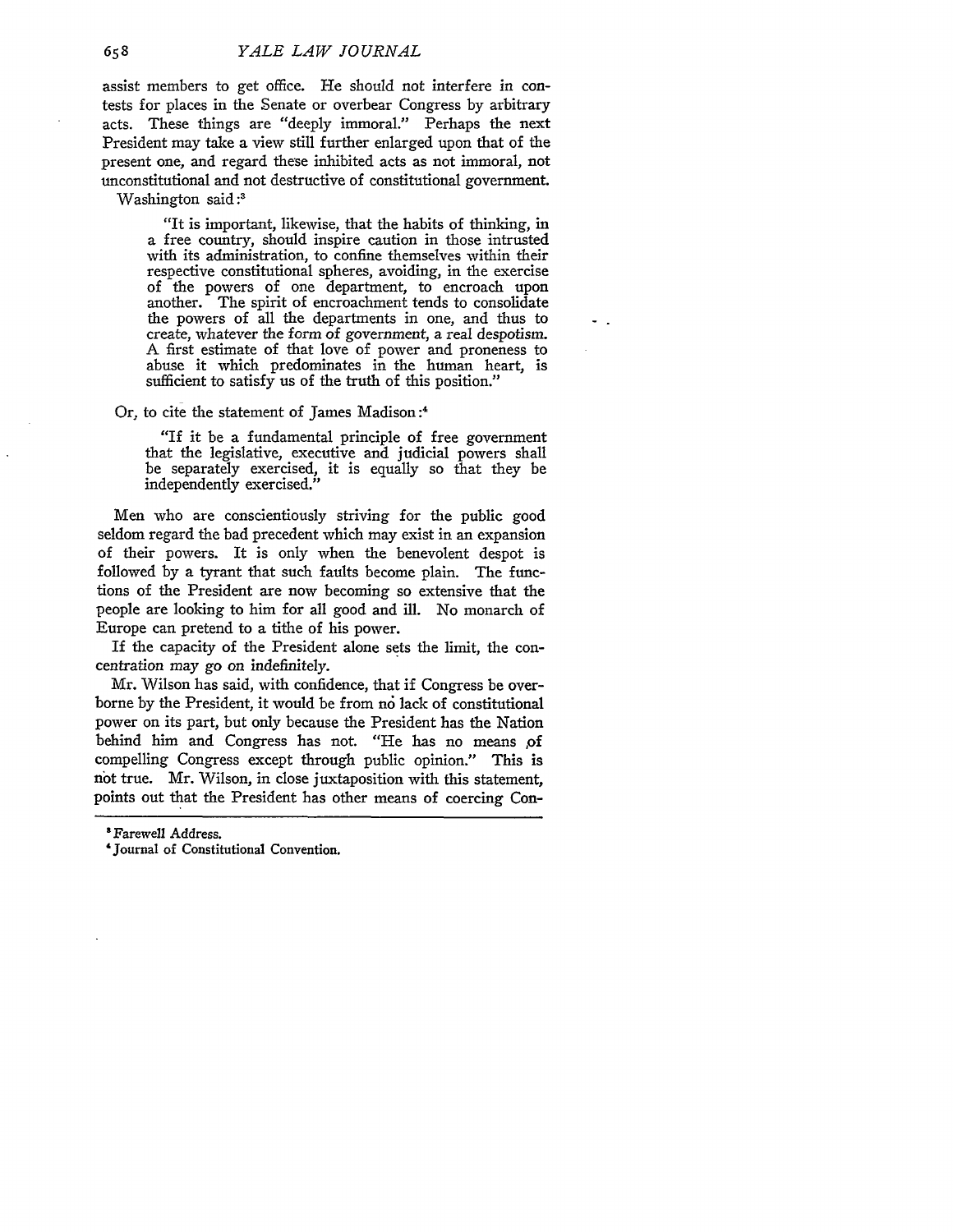gress, though he recognizes that they would be immoral and improper. But in point of fact, the persuasions of the man who fills the position of President cannot be separated from the great power of that office. As it is one of Mr. Wilson's views that the President is the leader of the party which puts him in power, he wields the tremendous power of that party to override the judgment of the constitutionally elected representatives of the people by excommunication from its ranks, and the application of rewards and punishments to those who are dependent upon the party for their standing and careers. And with respect to public opinion, an indefinite though powerful force, in particular exigencies it is impossible to distinguish it from the demands of party politicians and the views of a partisan press. And that great mass of thought, slowly formed and still slower in operation and effect, called public opinion, is not quick enough to stand as a corrective in the exigencies and heat of the actual enactment of legislation. By the time its momentum is felt the objectionable laws will be in force.

It seems that Mr. Wilson is engrafting upon the Constitution, with the acquiescence of the American people, a change which may bring it into closer conformity with the English system of government, with dominant parties and responsible ministries. Whether this is desirable or not, a pertinent question in that connection is, "has he the right to do so?"; but a more practical question is, "do the positive barriers of the Constitution permit of any close assimilation of government under the United States Constitution to that of a responsible ministry under the English Constitution?" It may be possible, indeed, through the weakness of Congress and the great personality of the President, to give the President and his cabinet a passing similarity to the English ministry, and there may be administrative measures and governmental bills and the application of the party whip, with all outward resemblance to the English methods; and we may in that way get some of the benefits of a unified government, without checks and balances. But what becomes of the parallel if the presidential power falters and the representatives of the people refuse to enact its measures or vote a want of confidence? The English system requires, in such cases, dissolution of the Houses or the resignation of the ministry. Our Constitution makes no provision for such acts. Should the President and his cabinet then reverse their policies and press those of the changed majority, expressive of the will of the people? This is likewise